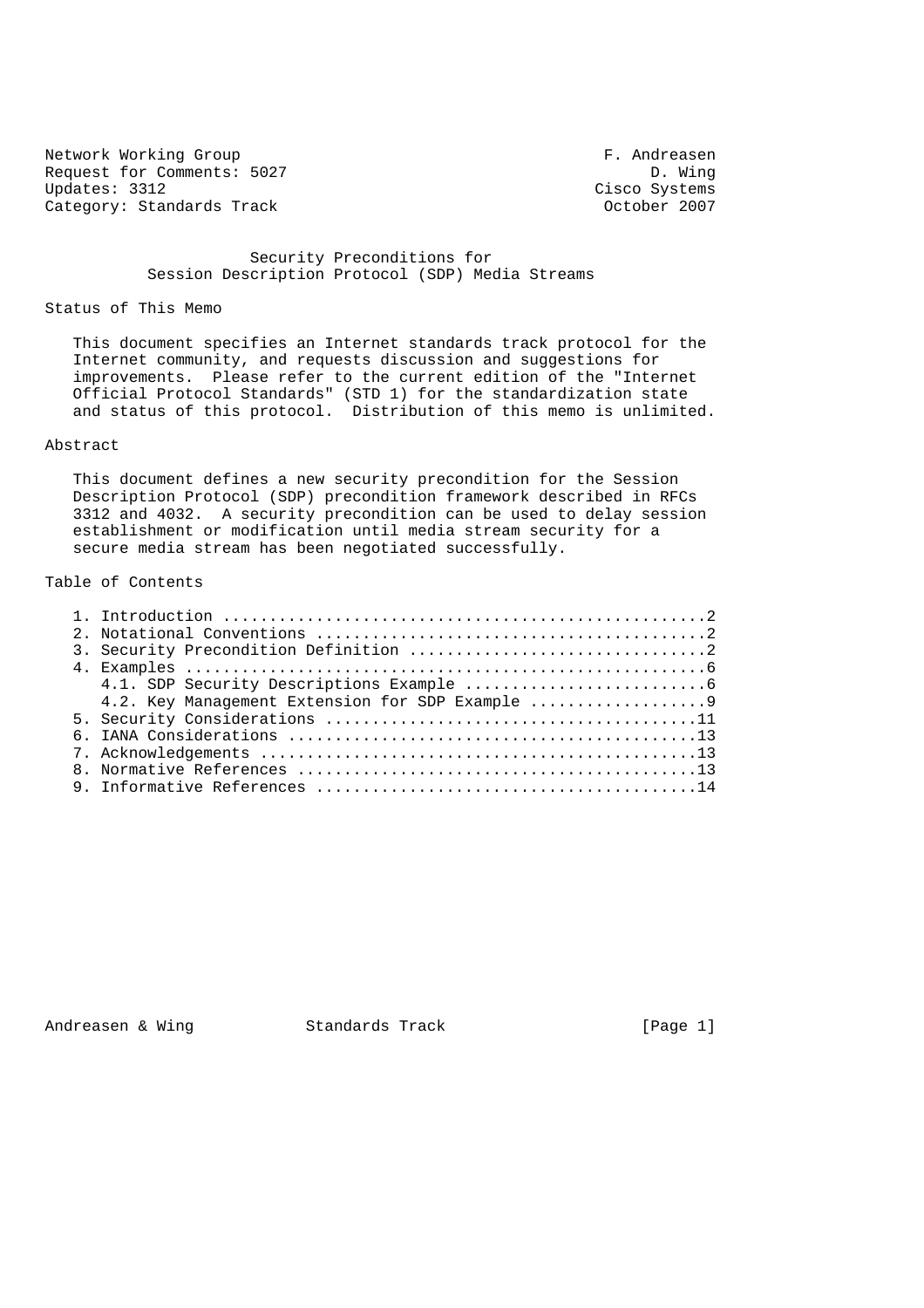# 1. Introduction

 The concept of a Session Description Protocol (SDP) [RFC4566] precondition is defined in [RFC3312] as updated by [RFC4032]. A precondition is a condition that has to be satisfied for a given media stream in order for session establishment or modification to proceed. When a (mandatory) precondition is not met, session progress is delayed until the precondition is satisfied or the session establishment fails. For example, RFC 3312 defines the Quality-of-Service precondition, which is used to ensure availability of network resources prior to establishing (i.e., alerting) a call.

 Media streams can either be provided in cleartext and with no integrity protection, or some kind of media security can be applied, e.g., confidentiality and/or message integrity. For example, the Audio/Video profile of the Real-Time Transfer Protocol (RTP) [RFC3551] is normally used without any security services whereas the Secure Real-time Transport Protocol (SRTP) [SRTP] is always used with security services. When media stream security is being negotiated, e.g., using the mechanism defined in SDP Security Descriptions [SDESC], both the offerer and the answerer [RFC3264] need to know the cryptographic parameters being used for the media stream; the offerer may provide multiple choices for the cryptographic parameters, or the cryptographic parameters selected by the answerer may differ from those of the offerer (e.g., the key used in one direction versus the other). In such cases, to avoid media clipping, the offerer needs to receive the answer prior to receiving any media packets from the answerer. This can be achieved by using a security precondition, which ensures the successful negotiation of media stream security parameters for a secure media stream prior to session establishment or modification.

### 2. Notational Conventions

 The key words "MUST", "MUST NOT", "REQUIRED", "SHALL", "SHALL NOT", "SHOULD", "SHOULD NOT", "RECOMMENDED", "MAY", and "OPTIONAL" in this document are to be interpreted as described in [RFC2119].

### 3. Security Precondition Definition

 The semantics for a security precondition are that the relevant cryptographic parameters (cipher, key, etc.) for a secure media stream are known to have been negotiated in the direction(s) required. If the security precondition is used with a non-secure media stream, the security precondition is by definition satisfied. A secure media stream is here defined as a media stream that uses some kind of security service (e.g., message integrity,

Andreasen & Wing Standards Track (Page 2)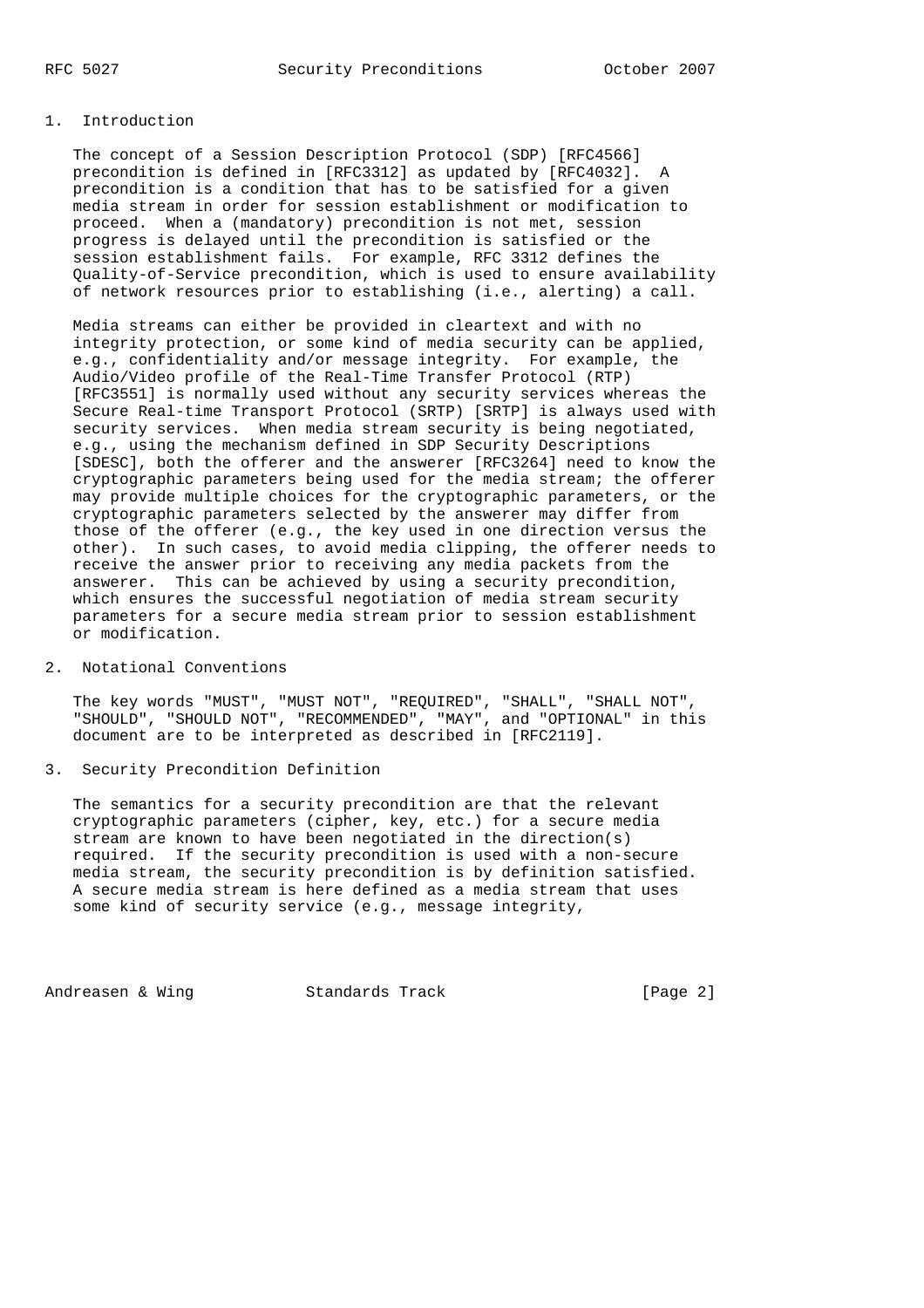confidentiality, or both), regardless of the cryptographic strength of the mechanisms being used.

 As an extreme example of this, Secure RTP (SRTP) using the NULL encryption algorithm and no message integrity would be considered a secure media stream whereas use of plain RTP would not. Note though, that Section 9.5 of [SRTP] discourages the use of SRTP without message integrity.

 Security preconditions do not guarantee that an established media stream will be secure. They merely guarantee that the recipient of the media stream packets will be able to perform any relevant decryption and integrity checking on those media stream packets. Please refer to Section 5 for further security considerations.

 The security precondition type is defined by the string "sec" and hence we modify the grammar found in RFC 3312 as follows:

precondition-type = "sec" / "qos" / token

 RFC 3312 defines support for two kinds of status types, namely segmented and end-to-end. The security precondition-type defined here MUST be used with the end-to-end status type; use of the segmented status type is undefined.

 A security precondition can use the strength-tag "mandatory", "optional", or "none".

 When a security precondition with a strength-tag of "mandatory" is received in an offer, session establishment or modification MUST be delayed until the security precondition has been met, i.e., the relevant cryptographic parameters (cipher, key, etc.) for a secure media stream are known to have been negotiated in the direction(s) required. When a mandatory security precondition is offered, and the answerer cannot satisfy the security precondition (e.g., because the offer was for a secure media stream, but it did not include the necessary parameters to establish the secure media stream keying material for example), the offered media stream MUST be rejected as described in RFC 3312.

 The delay of session establishment defined here implies that alerting of the called party MUST NOT occur and media for which security is being negotiated MUST NOT be exchanged until the precondition has been satisfied. In cases where secure media and other non-media data is multiplexed on a media stream (e.g., when Interactive Connectivity Establishment [ICE] is being used), the non-media data is allowed to be exchanged prior to the security precondition being satisfied.

Andreasen & Wing Standards Track [Page 3]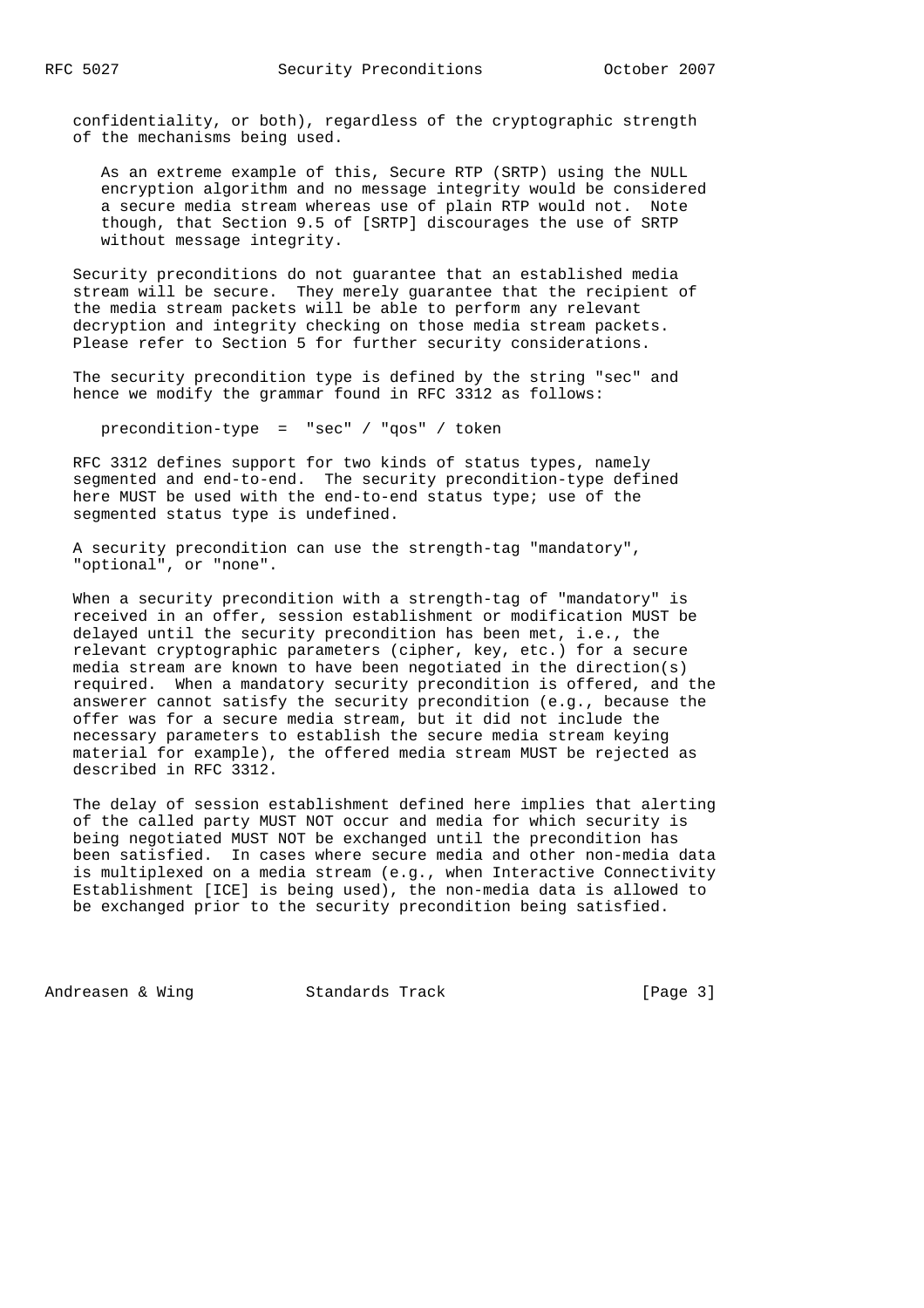When a security precondition with a strength-tag of "optional" is received in an offer, the answerer MUST generate its answer SDP as soon as possible. Since session progress is not delayed in this case, the answerer does not know when the offerer is able to process secure media stream packets and hence clipping may occur. If the answerer wants to avoid clipping and delay session progress until he knows the offerer has received the answer, the answerer MUST increase the strength of the security precondition by using a strength-tag of "mandatory" in the answer. Note that use of a mandatory precondition in an offer requires the presence of a SIP "Require" header field containing the option tag "precondition": Any SIP UA that does not support a mandatory precondition will consequently reject such requests (which also has unintended ramifications for SIP forking that are known as the Heterogeneous Error Response Forking Problem (see e.g., [HERFP]). To get around this, an optional security precondition and the SIP "Supported" header field containing the option tag "precondition" can be used instead.

 When a security precondition with a strength-tag of "none" is received, processing continues as usual. The "none" strength-tag merely indicates that the offerer supports the following security precondition - the answerer MAY upgrade the strength-tag in the answer as described in [RFC3312].

The direction tags defined in RFC 3312 are interpreted as follows:

- \* send: Media stream security negotiation is at a stage where it is possible to send media packets to the other party and the other party will be able to process them correctly from a security point of view, i.e., decrypt and/or integrity check them as necessary. The definition of "media packets" includes all packets that make up the media stream. In the case of Secure RTP for example, it includes SRTP as well as SRTCP. When media and non-media packets are multiplexed on a given media stream (e.g., when ICE is being used), the requirement applies to the media packets only.
- \* recv: Media stream security negotiation is at a stage where it is possible to receive and correctly process media stream packets sent by the other party from a security point of view.

 The precise criteria for determining when the other party is able to correctly process media stream packets from a security point of view depend on the secure media stream protocol being used as well as the mechanism by which the required cryptographic parameters are negotiated.

Andreasen & Wing Standards Track [Page 4]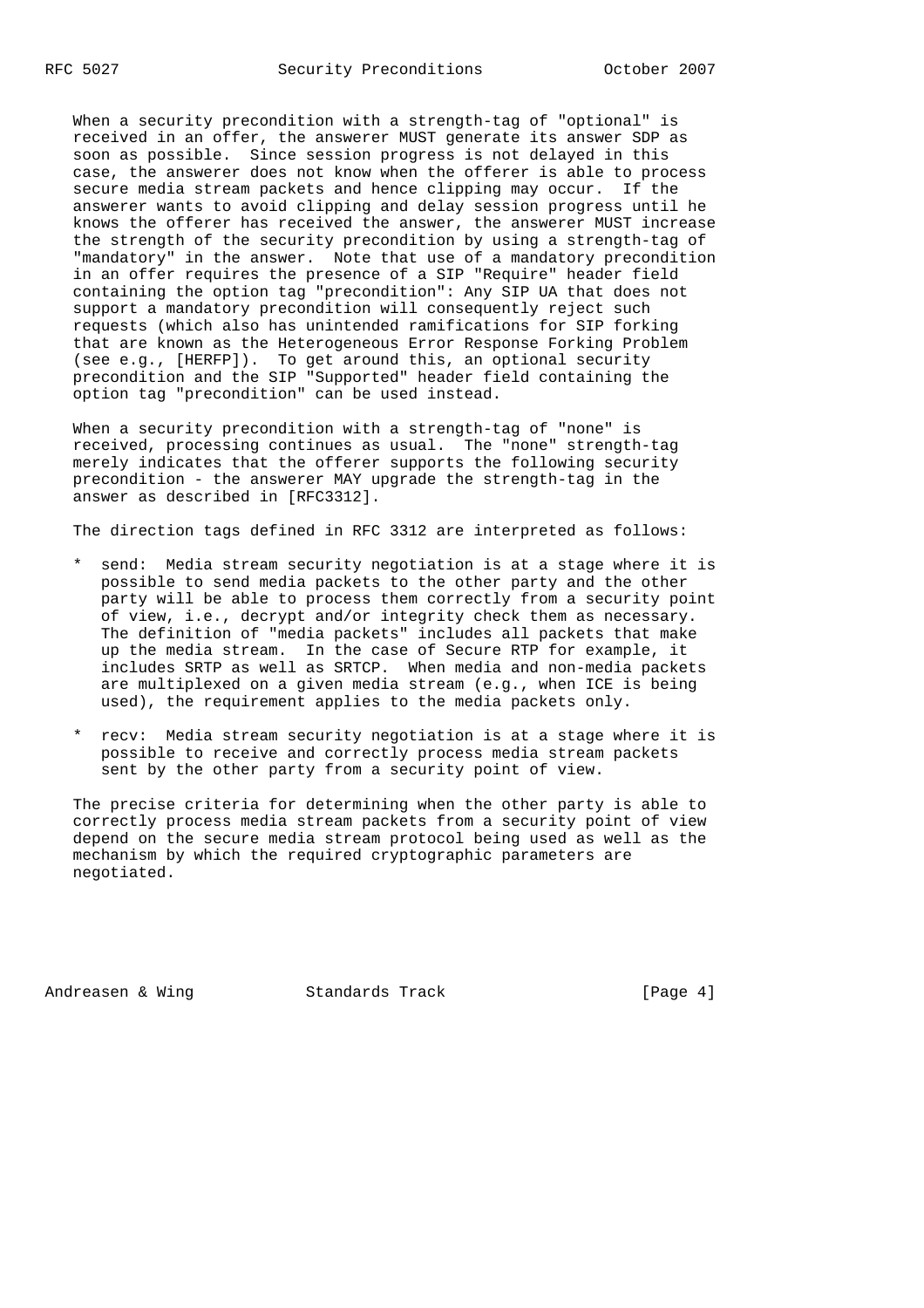We here provide details for SRTP negotiated through SDP security descriptions as defined in [SDESC]:

- \* When the offerer requests the "send" security precondition, it needs to receive the answer before the security precondition is satisfied. The reason for this is twofold. First, the offerer needs to know where to send the media. Secondly, in the case where alternative cryptographic parameters are offered, the offerer needs to know which set was selected. The answerer does not know when the answer is actually received by the offerer (which in turn will satisfy the precondition), and hence the answerer needs to use the confirm-status attribute [RFC3312]. This will make the offerer generate a new offer showing the updated status of the precondition.
- \* When the offerer requests the "recv" security precondition, it also needs to receive the answer before the security precondition is satisfied. The reason for this is straightforward: The answer contains the cryptographic parameters that will be used by the answerer for sending media to the offerer; prior to receipt of these cryptographic parameters, the offerer is unable to authenticate or decrypt such media.

 When security preconditions are used with the Key Management Extensions for the Session Description Protocol (SDP) [KMGMT], the details depend on the actual key management protocol being used.

 After an initial offer/answer exchange in which the security precondition is requested, any subsequent offer/answer sequence for the purpose of updating the status of the precondition for a secure media stream SHOULD use the same key material as the initial offer/answer exchange. This means that the key-mgmt attribute lines [KMGMT], or crypto attribute lines [SDESC] in SDP offers, that are sent in response to SDP answers containing a confirm-status field [RFC3312] SHOULD repeat the same data as that sent in the previous SDP offer. If applicable to the key management protocol or SDP security description, the SDP answers to these SDP offers SHOULD repeat the same data in the key-mgmt attribute lines [KMGMT] or crypto attribute lines [SDESC] as that sent in the previous SDP answer.

 Of course, this duplication of key exchange during precondition establishment is not to be interpreted as a replay attack. This issue may be solved if, e.g., the SDP implementation recognizes that the key management protocol data is identical in the second offer/answer exchange and avoids forwarding the information to the security layer for further processing.

Andreasen & Wing Standards Track [Page 5]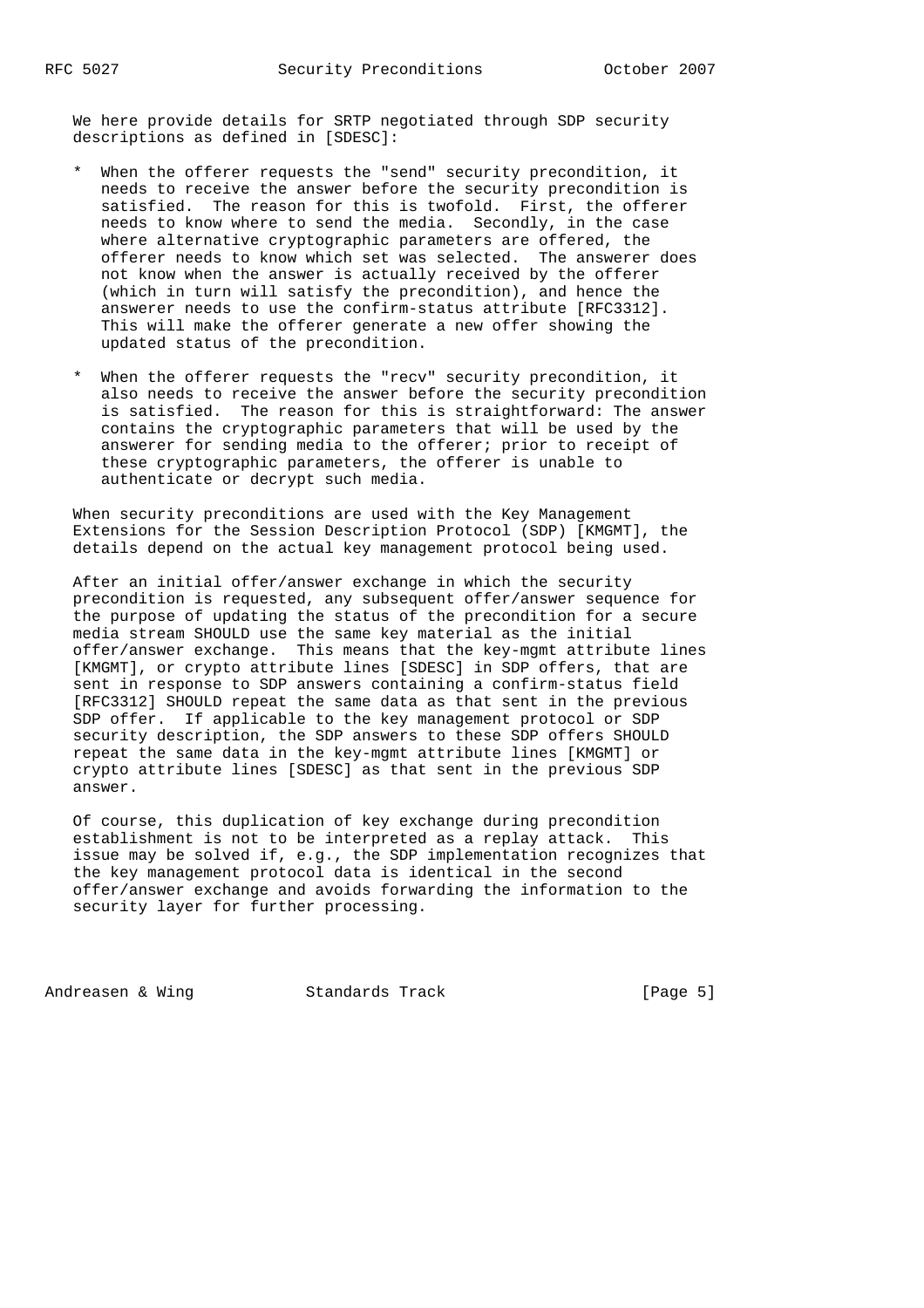Offers with security preconditions in re-INVITEs or UPDATEs follow the rules given in Section 6 of RFC 3312, i.e.:

 "Both user agents SHOULD continue using the old session parameters until all the mandatory preconditions are met. At that moment, the user agents can begin using the new session parameters."

 At that moment, we furthermore require that user agents MUST start using the new session parameters for media packets being sent. The user agents SHOULD be prepared to process media packets received with either the old or the new session parameters for a short period of time to accommodate media packets in transit. Note that this may involve iterative security processing of the received media packets during that period of time. Section 8 in [RFC3264] lists several techniques to help alleviate the problem of determining when a received media packet was generated according to the old or new offer/answer exchange.

4. Examples

#### 4.1. SDP Security Descriptions Example

 The call flow of Figure 1 shows a basic session establishment using the Session Initiation Protocol [SIP] and SDP security descriptions [SDESC] with security descriptions for the secure media stream (SRTP in this case).

 A B | | |-------------(1) INVITE SDP1--------------->| | | |<------(2) 183 Session Progress SDP2--------| | | |----------------(3) PRACK SDP3------------->| | | |<-----------(4) 200 OK (PRACK) SDP4---------| | | |<-------------(5) 180 Ringing---------------| | | | | | |

> Figure 1: Security Preconditions with SDP Security Descriptions Example

Andreasen & Wing Standards Track [Page 6]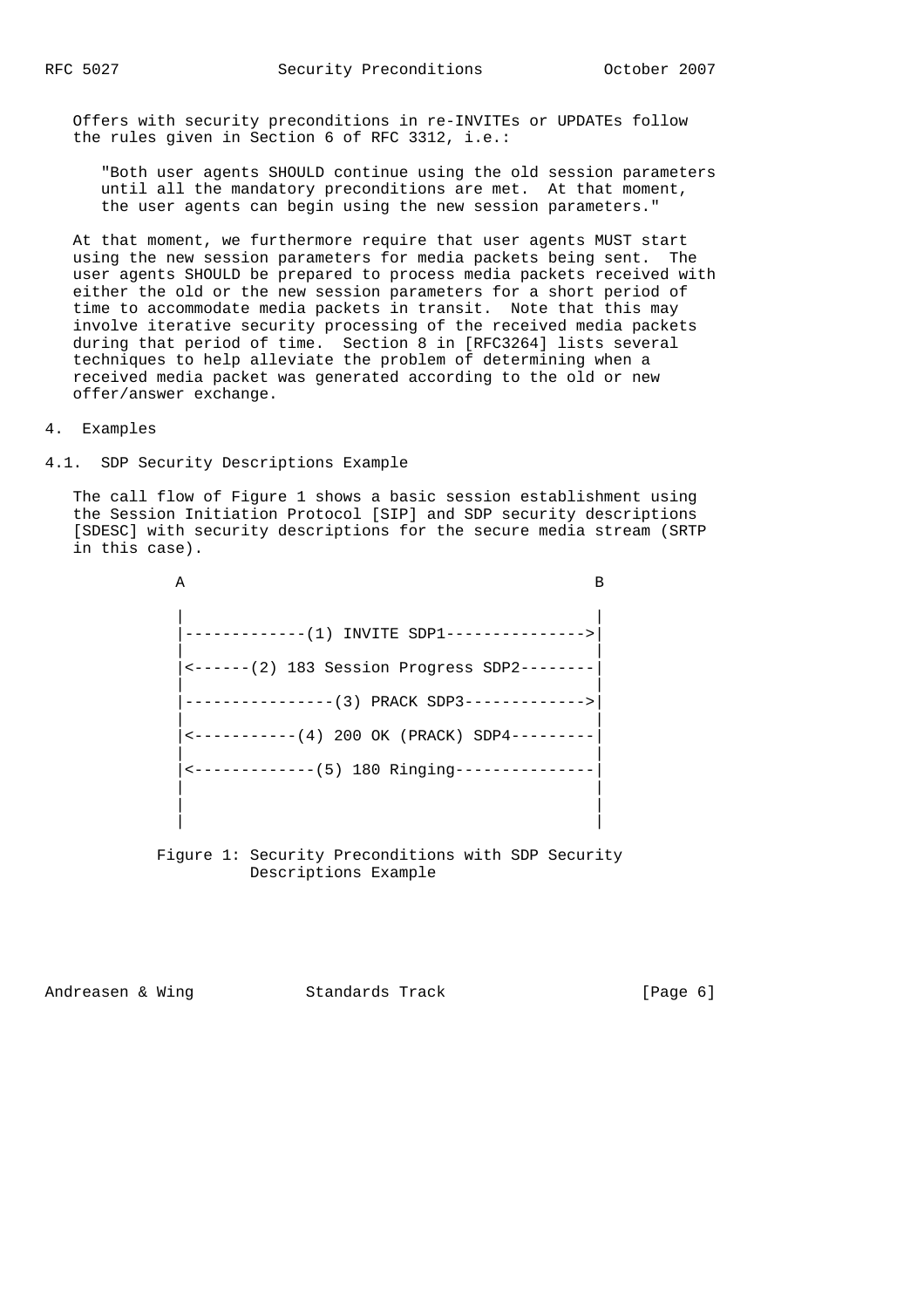The SDP descriptions of this example are shown below - we have omitted the details of the SDP security descriptions as well as any SIP details for clarity of the security precondition described here:

 SDP1: A includes a mandatory end-to-end security precondition for both the send and receive direction in the initial offer as well as a "crypto" attribute (see [SDESC]), which includes keying material that can be used by A to generate media packets. Since B does not know any of the security parameters yet, the current status (see RFC 3312) is set to "none". A's local status table (see RFC 3312) for the security precondition is as follows:

|      |    | Direction   Current   Desired Strength   Confirm |    |
|------|----|--------------------------------------------------|----|
| send | no | mandatory                                        | no |
| recy | no | mandatory                                        | no |

and the resulting offer SDP is:

 m=audio 20000 RTP/SAVP 0 c=IN IP4 192.0.2.1 a=curr:sec e2e none a=des:sec mandatory e2e sendrecv a=crypto:foo...

 SDP2: When B receives the offer and generates an answer, B knows the (send and recv) security parameters of both A and B. From a security perspective, B is now able to receive media from A, so B's "recv" security precondition is "yes". However, A does not know any of B's SDP information, so B's "send" security precondition is "no". B's local status table therefore looks as follows:

|      |     | Direction   Current   Desired Strength   Confirm |    |
|------|-----|--------------------------------------------------|----|
| send | no  | mandatory                                        | no |
| recv | ves | mandatory                                        | no |

 B requests A to confirm when A knows the security parameters used in the send and receive direction (it would suffice for B to ask for confirmation of A's send direction only) and hence the resulting answer SDP becomes:

 m=audio 30000 RTP/SAVP 0 c=IN IP4 192.0.2.4 a=curr:sec e2e recv a=des:sec mandatory e2e sendrecv a=conf:sec e2e sendrecv a=crypto:bar...

Andreasen & Wing Standards Track [Page 7]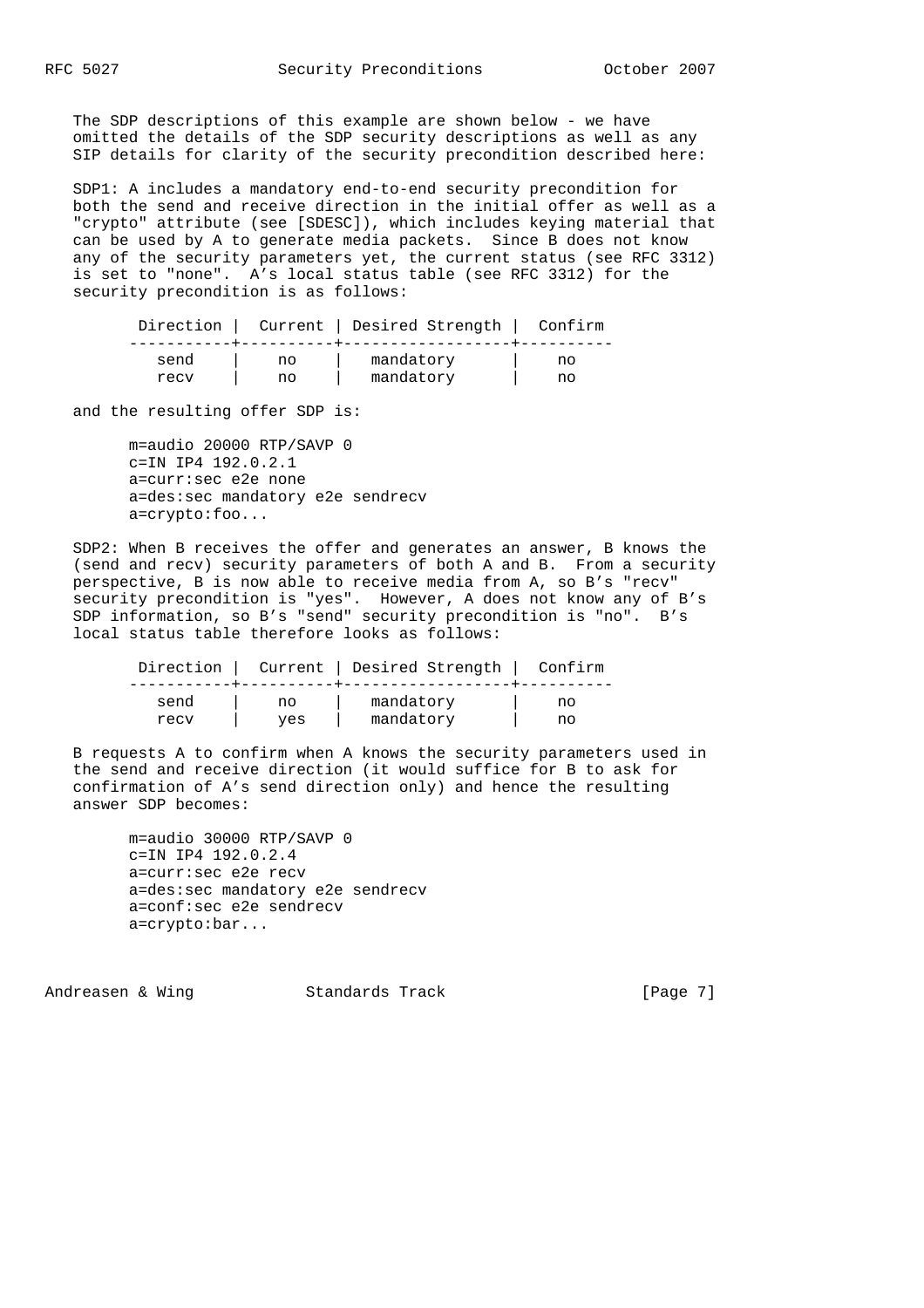SDP3: When A receives the answer, A updates its local status table based on the rules in RFC 3312. A knows the security parameters of both the send and receive direction and hence A's local status table is updated as follows:

|      |     | Direction   Current   Desired Strength   Confirm |     |
|------|-----|--------------------------------------------------|-----|
| send | ves | mandatory                                        | ves |
| recy | ves | mandatory                                        | ves |

 Since B requested confirmation of the send and recv security preconditions, and both are now satisfied, A immediately sends an updated offer (3) to B showing that the security preconditions are satisfied:

 m=audio 20000 RTP/SAVP 0 c=IN IP4 192.0.2.1 a=curr:sec e2e sendrecv a=des:sec mandatory e2e sendrecv a=crypto:foo...

 Note that we here use PRACK [RFC3262] instead of UPDATE [RFC3311] since the precondition is satisfied immediately, and the original offer/answer exchange is complete.

 SDP4: Upon receiving the updated offer, B updates its local status table based on the rules in RFC 3312, which yields the following:

| Direction |     | Current   Desired Strength   Confirm |    |
|-----------|-----|--------------------------------------|----|
| send      | ves | mandatory                            | no |
| recy      | ves | mandatory                            | no |

 B responds with an answer (4) that contains the current status of the security precondition (i.e., sendrecv) from B's point of view:

 m=audio 30000 RTP/SAVP 0 c=IN IP4 192.0.2.4 a=curr:sec e2e sendrecv a=des:sec mandatory e2e sendrecv a=crypto:bar...

 B's local status table indicates that all mandatory preconditions have been satisfied, and hence session establishment resumes; B returns a 180 (Ringing) response (5) to indicate alerting.

Andreasen & Wing Standards Track [Page 8]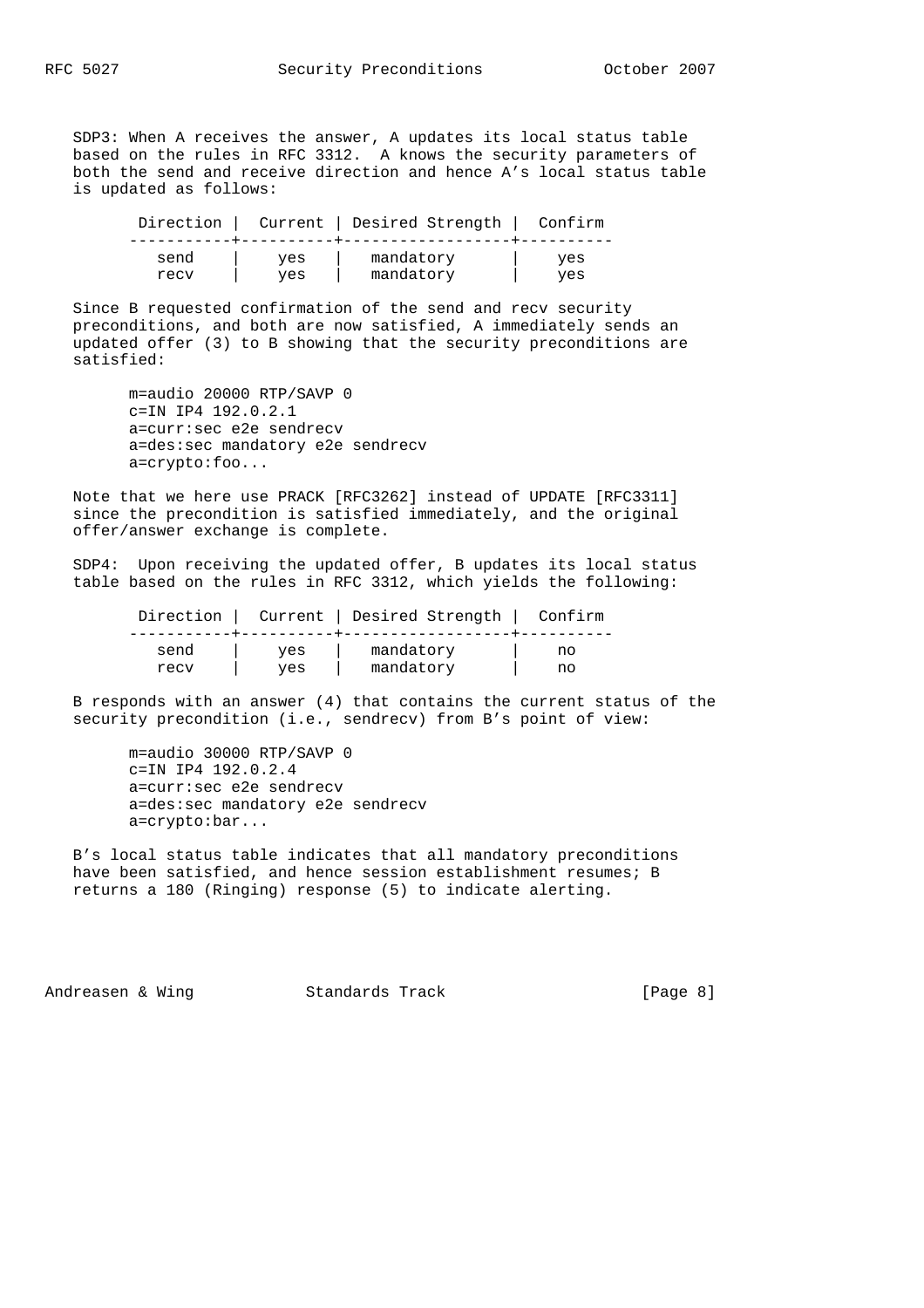4.2. Key Management Extension for SDP Example

 The call flow of Figure 2 shows a basic session establishment using the Session Initiation Protocol [SIP] and Key Management Extensions for SDP [KMGMT] with security descriptions for the secure media stream (SRTP in this case):

```
 A B
 | |
      |-------------(1) INVITE SDP1--------------->|
 | |
      |<------(2) 183 Session Progress SDP2--------|
 | |
      |----------------(3) PRACK SDP3------------->|
 | |
      |<-----------(4) 200 OK (PRACK) SDP4---------|
 | |
      |<-------------(5) 180 Ringing---------------|
 | |
 | |
 | |
```
 Figure 2: Security Preconditions with Key Management Extensions for SDP Example

 The SDP descriptions of this example are shown below - we show an example use of MIKEY [MIKEY] with the Key Management Extensions, however we have omitted the details of the MIKEY parameters as well as any SIP details for clarity of the security precondition described here:

 SDP1: A includes a mandatory end-to-end security precondition for both the send and receive direction in the initial offer as well as a "key-mgmt" attribute (see [KMGMT]), which includes keying material that can be used by A to generate media packets. Since B does not know any of the security parameters yet, the current status (see RFC 3312) is set to "none". A's local status table (see RFC 3312) for the security precondition is as follows:

|      |    | Direction   Current   Desired Strength   Confirm |    |
|------|----|--------------------------------------------------|----|
| send | no | mandatory                                        | no |
| recy | no | mandatory                                        | no |

Andreasen & Wing Standards Track [Page 9]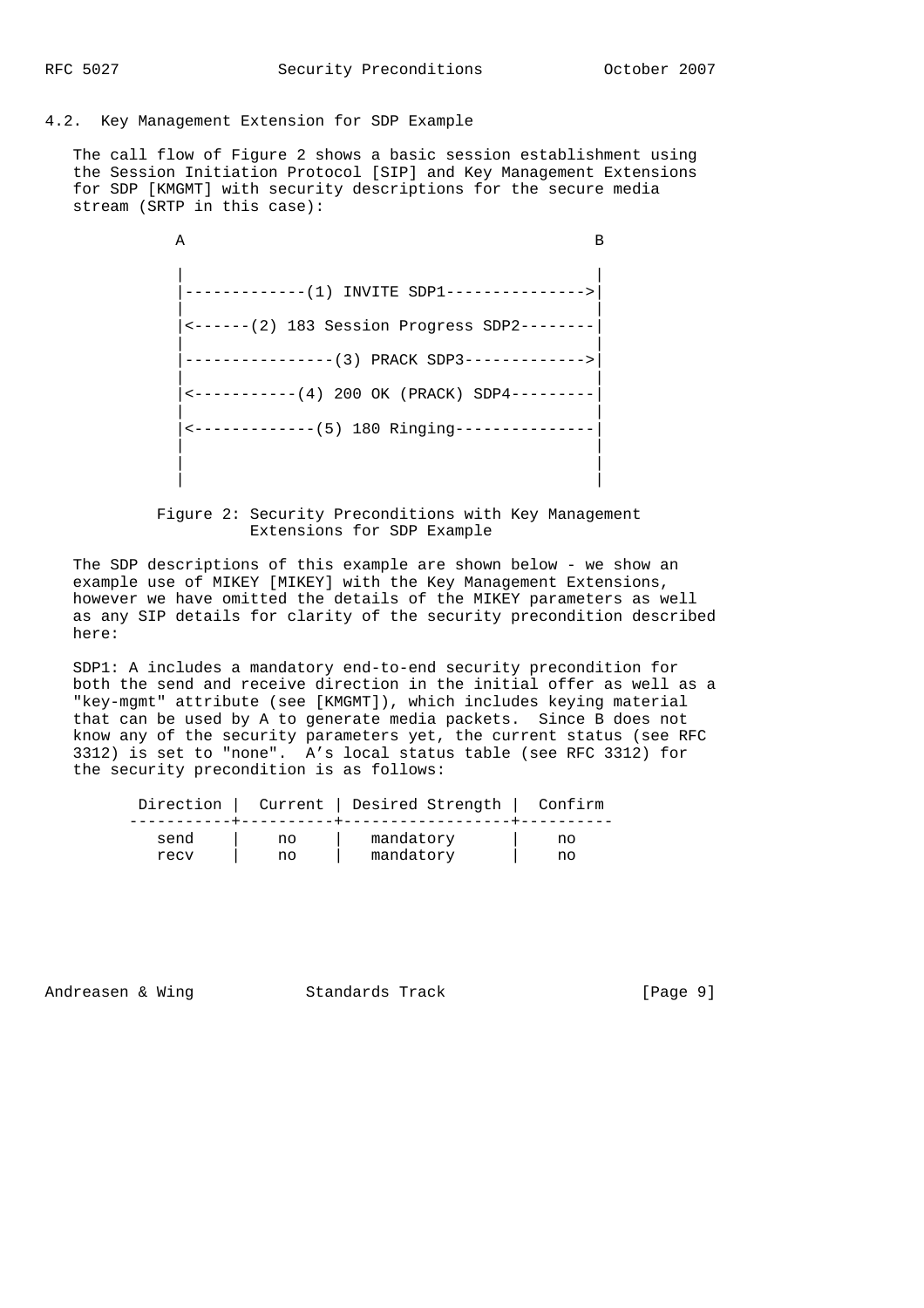and the resulting offer SDP is:

 m=audio 20000 RTP/SAVP 0 c=IN IP4 192.0.2.1 a=curr:sec e2e none a=des:sec mandatory e2e sendrecv a=key-mgmt:mikey AQAFgM0X...

 SDP2: When B receives the offer and generates an answer, B knows the (send and recv) security parameters of both A and B. B generates keying material for sending media to A, however, A does not know B's keying material, so the current status of B's "send" security precondition is "no". B does know A's SDP information, so B's "recv" security precondition is "yes". B's local status table therefore looks as follows:

|      |     | Direction   Current   Desired Strength   Confirm |    |
|------|-----|--------------------------------------------------|----|
| send | no  | mandatory                                        | no |
| recy | ves | mandatory                                        | no |

 B requests A to confirm when A knows the security parameters used in the send and receive direction and hence the resulting answer SDP becomes:

 m=audio 30000 RTP/SAVP 0 c=IN IP4 192.0.2.4 a=curr:sec e2e recv a=des:sec mandatory e2e sendrecv a=conf:sec e2e sendrecv a=key-mgmt:mikey AQAFgM0X...

 Note that the actual MIKEY data in the answer differs from that in the offer; however, we have only shown the initial and common part of the MIKEY value in the above.

 SDP3: When A receives the answer, A updates its local status table based on the rules in RFC 3312. A now knows all the security parameters of both the send and receive direction and hence A's local status table is updated as follows:

| Direction |     | Current   Desired Strength   Confirm |     |
|-----------|-----|--------------------------------------|-----|
| send      | ves | mandatory                            | ves |
| recy      | ves | mandatory                            | ves |

Andreasen & Wing Standards Track [Page 10]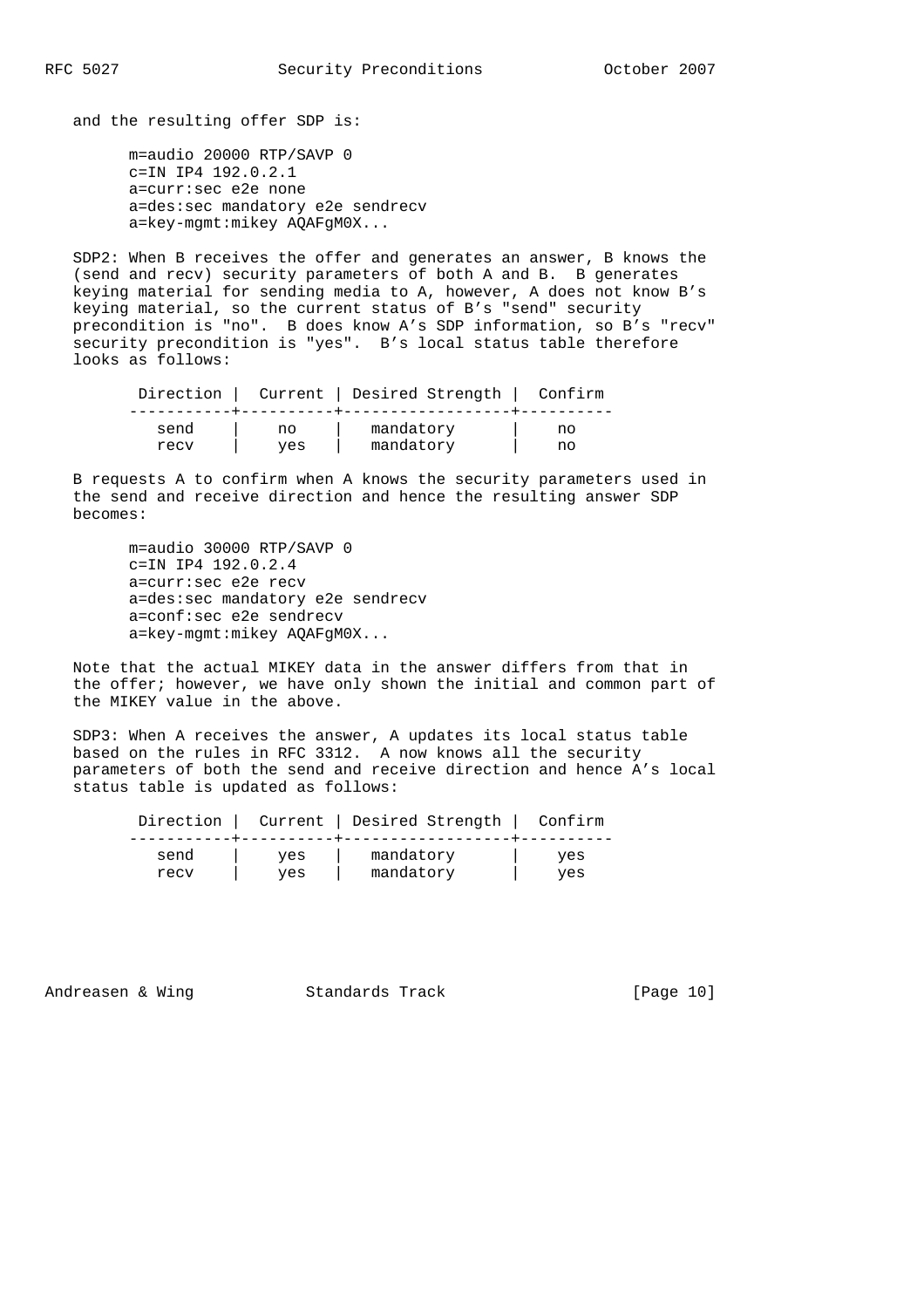Since B requested confirmation of the send and recv security preconditions, and both are now satisfied, A immediately sends an updated offer (3) to B showing that the security preconditions are satisfied:

 m=audio 20000 RTP/SAVP 0 c=IN IP4 192.0.2.1 a=curr:sec e2e sendrecv a=des:sec mandatory e2e sendrecv a=key-mgmt:mikey AQAFgM0X...

 SDP4: Upon receiving the updated offer, B updates its local status table based on the rules in RFC 3312, which yields the following:

|      |     | Direction   Current   Desired Strength   Confirm |    |
|------|-----|--------------------------------------------------|----|
| send | ves | mandatory                                        | no |
| recy | ves | mandatory                                        | no |

 B responds with an answer (4) that contains the current status of the security precondition (i.e., sendrecv) from B's point of view:

 m=audio 30000 RTP/SAVP 0 c=IN IP4 192.0.2.4 a=curr:sec e2e sendrecv a=des:sec mandatory e2e sendrecv a=key-mgmt:mikey AQAFgM0X...

 B's local status table indicates that all mandatory preconditions have been satisfied, and hence session establishment resumes; B returns a 180 (Ringing) response (5) to indicate alerting.

#### 5. Security Considerations

 In addition to the general security considerations for preconditions provided in RFC 3312, the following security issues should be considered.

 Security preconditions delay session establishment until cryptographic parameters required to send and/or receive media for a media stream have been negotiated. Negotiation of such parameters can fail for a variety of reasons, including policy preventing use of certain cryptographic algorithms, keys, and other security parameters. If an attacker can remove security preconditions or downgrade the strength-tag from an offer/answer exchange, the attacker can thereby cause user alerting for a session that may have no functioning media. This is likely to cause inconvenience to both the offerer and the answerer. Similarly, security preconditions can

Andreasen & Wing Standards Track [Page 11]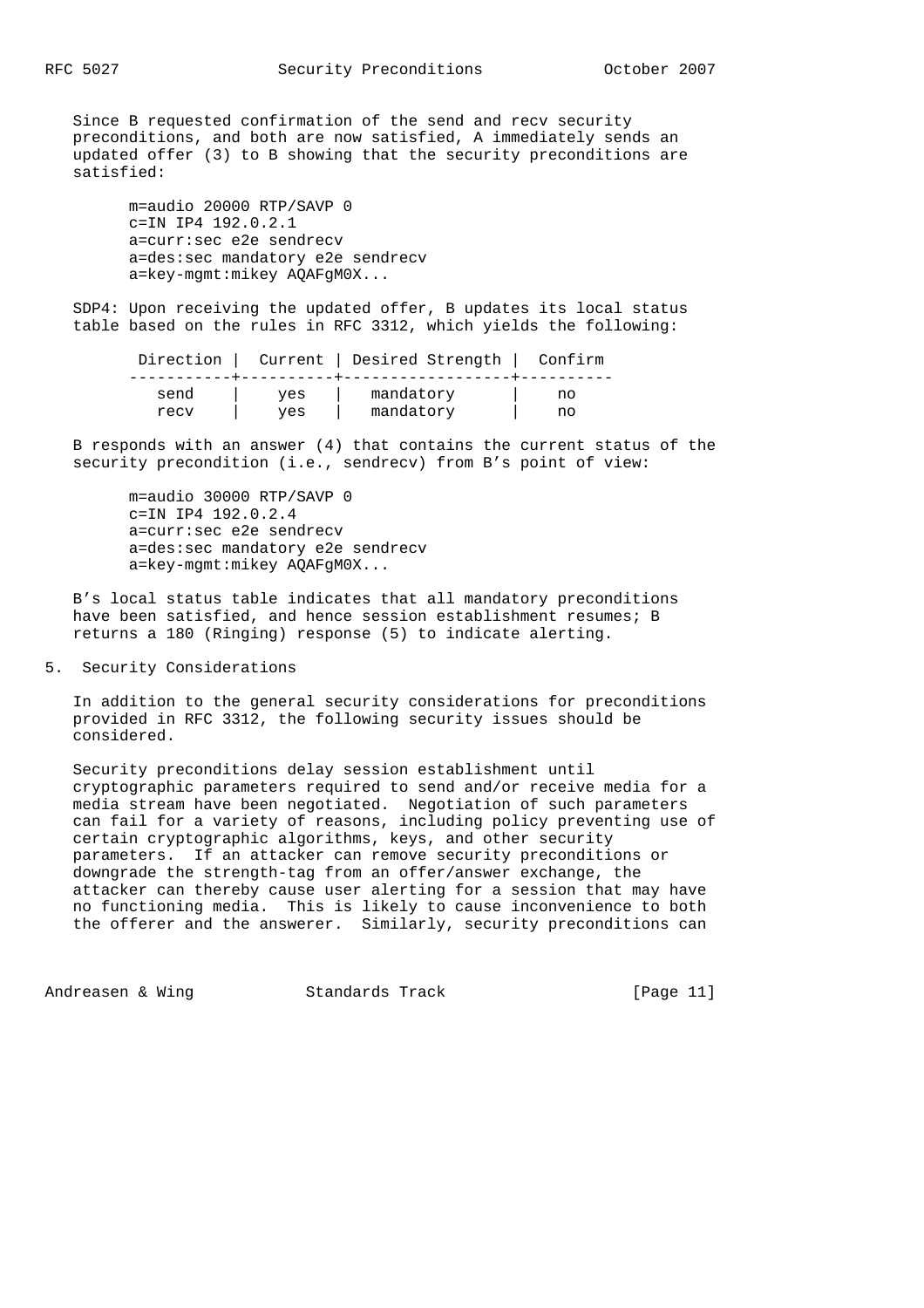be used to prevent clipping due to race conditions between an offer/answer exchange and secure media stream packets based on that offer/answer exchange. If an attacker can remove or downgrade the strength-tag of security preconditions from an offer/answer exchange, the attacker can cause clipping to occur in the associated secure media stream.

 Conversely, an attacker might add security preconditions to offers that do not contain them or increase their strength-tag. This in turn may lead to session failure (e.g., if the answerer does not support it), heterogeneous error response forking problems, or a delay in session establishment that was not desired.

 Use of signaling integrity mechanisms can prevent all of the above problems. Where intermediaries on the signaling path (e.g., SIP proxies) are trusted, it is sufficient to use only hop-by-hop integrity protection of signaling, e.g., IPSec or TLS. In all other cases, end-to-end integrity protection of signaling (e.g., S/MIME) MUST be used. Note that the end-to-end integrity protection MUST cover not only the message body, which contains the security preconditions, but also the SIP "Supported" and "Require" headers, which may contain the "precondition" option tag. If only the message body were integrity protected, removal of the "precondition" option tag could lead to clipping (when a security precondition was otherwise to be used), whereas addition of the option tag could lead to session failure (if the other side does not support preconditions).

 As specified in Section 3, security preconditions do not guarantee that an established media stream will be secure. They merely guarantee that the recipient of the media stream packets will be able to perform any relevant decryption and integrity checking on those media stream packets.

 Current SDP [RFC4566] and associated offer/answer procedures [RFC3264] allows only a single type of transport protocol to be negotiated for a given media stream in an offer/answer exchange. Negotiation of alternative transport protocols (e.g., plain and secure RTP) is currently not defined. Thus, if the transport protocol offered (e.g., secure RTP) is not supported, the offered media stream will simply be rejected. There is however work in progress to address that. For example, the SDP Capability Negotiation framework [SDPCN] defines a method for negotiating the use of a secure or a non-secure transport protocol by use of SDP and the offer/answer model with various extensions.

 Such a mechanism introduces a number of security considerations in general, however use of SDP Security Preconditions with such a

Andreasen & Wing Standards Track [Page 12]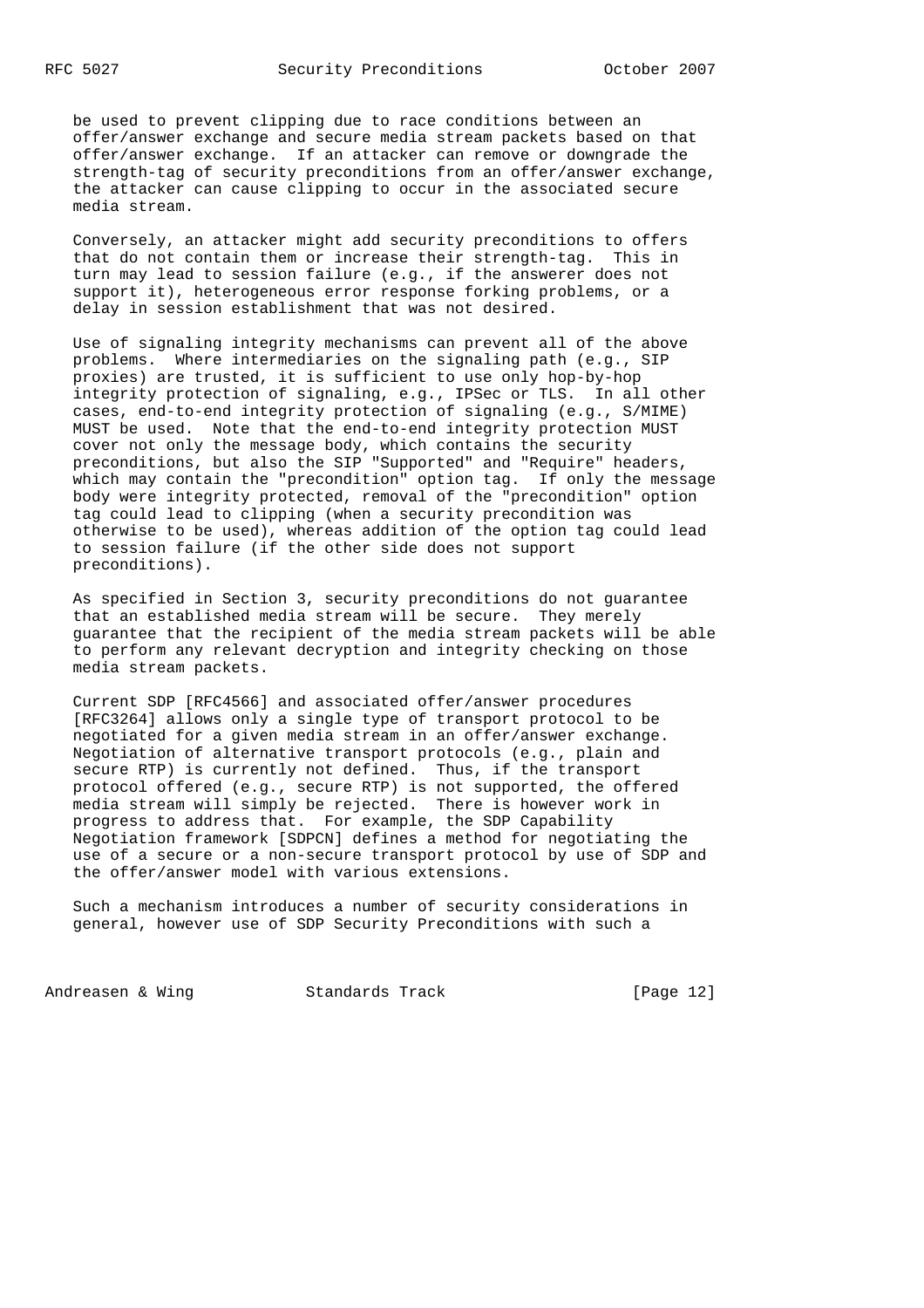mechanism introduces the following security precondition specific security considerations:

 A basic premise of negotiating secure and non-secure media streams as alternatives is that the offerer's security policy allows for non secure media. If the offer were to include secure and non-secure media streams as alternative offers, and media for either alternative may be received prior to the answer, then the offerer may not know if the answerer accepted the secure alternative. An active attacker thus may be able to inject malicious media stream packets until the answer (indicating the chosen secure alternative) is received. From a security point of view, it is important to note that use of security preconditions (even with a mandatory strength-tag) would not address this vulnerability since security preconditions would effectively apply only to the secure media stream alternatives. If the non-secure media stream alternative was selected by the answerer, the security precondition would be satisfied by definition, the session could progress and (non-secure) media could be received prior to the answer being received.

#### 6. IANA Considerations

 IANA has registered an RFC 3312 precondition type called "sec" with the name "Security precondition". The reference for this precondition type is the current document.

### 7. Acknowledgements

 The security precondition was defined in earlier versions of RFC 3312. RFC 3312 contains an extensive list of people who worked on those earlier versions, which are acknowledged here as well. The authors would additionally like to thank David Black, Mark Baugher, Gonzalo Camarillo, Paul Kyzivat, and Thomas Stach for their comments on this document.

# 8. Normative References

- [RFC2119] Bradner, S., "Key words for use in RFCs to Indicate Requirement Levels", BCP 14, RFC 2119, March 1997.
- [RFC3312] Camarillo, G., Ed., Marshall, W., Ed., and J. Rosenberg, "Integration of Resource Management and Session Initiation Protocol (SIP)", RFC 3312, October 2002.
- [RFC4032] Camarillo, G. and P. Kyzivat, "Update to the Session Initiation Protocol (SIP) Preconditions Framework", RFC 4032, March 2005.

Andreasen & Wing Standards Track [Page 13]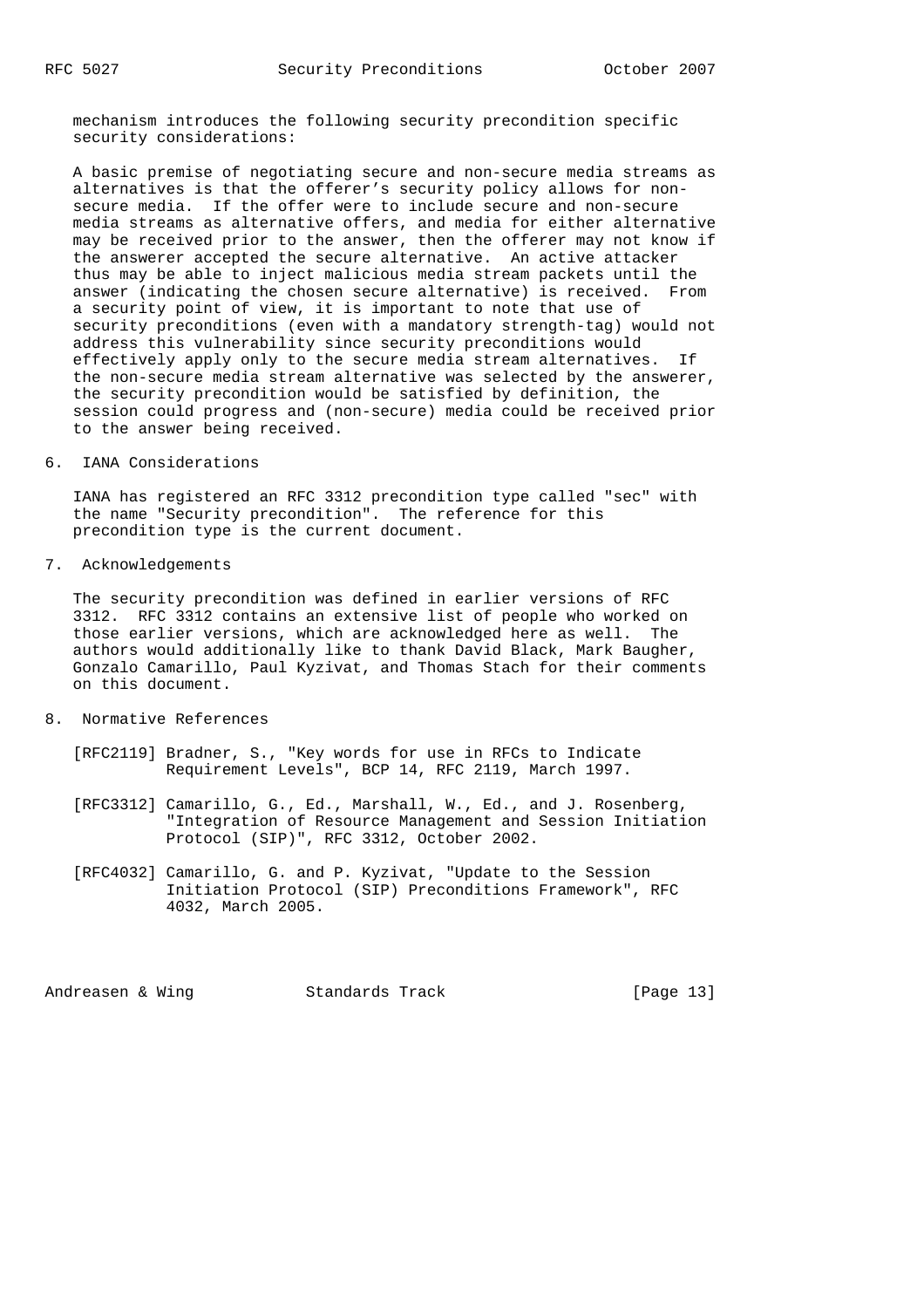- [SIP] Rosenberg, J., Schulzrinne, H., Camarillo, G., Johnston, A., Peterson, J., Sparks, R., Handley, M., and E. Schooler, "SIP: Session Initiation Protocol", RFC 3261, June 2002.
- [RFC4566] Handley, M., Jacobson, V., and C. Perkins, "SDP: Session Description Protocol", RFC 4566, July 2006.
- [RFC3264] Rosenberg, J. and H. Schulzrinne, "An Offer/Answer Model with Session Description Protocol (SDP)", RFC 3264, June 2002.
- 9. Informative References
	- [SDESC] Andreasen, F., Baugher, M., and D. Wing, "Session Description Protocol (SDP) Security Descriptions for Media Streams", RFC 4568, July 2006.
	- [RFC3551] Schulzrinne, H. and S. Casner, "RTP Profile for Audio and Video Conferences with Minimal Control", STD 65, RFC 3551, July 2003.
	- [SRTP] Baugher, M., McGrew, D., Naslund, M., Carrara, E., and K. Norrman, "The Secure Real-time Transport Protocol (SRTP)", RFC 3711, March 2004.
	- [ICE] Rosenberg, J., "Interactive Connectivity Establishment (ICE): A Methodology for Network Address Translator (NAT) Traversal for Multimedia Session Establishment Protocols", Work in Progress, September 2007.
	- [KMGMT] Arkko, J., Lindholm, F., Naslund, M., Norrman, K., and E. Carrara, "Key Management Extensions for Session Description Protocol (SDP) and Real Time Streaming Protocol (RTSP)", RFC 4567, July 2006.
	- [MIKEY] Arkko, J., Carrara, E., Lindholm, F., Naslund, M., and K. Norrman, "MIKEY: Multimedia Internet KEYing", RFC 3830, August 2004.
	- [RFC3262] Rosenberg, J. and H. Schulzrinne, "Reliability of Provisional Responses in Session Initiation Protocol (SIP)", RFC 3262, June 2002.
	- [RFC3311] Rosenberg, J., "The Session Initiation Protocol (SIP) UPDATE Method", RFC 3311, October 2002.

Andreasen & Wing Standards Track [Page 14]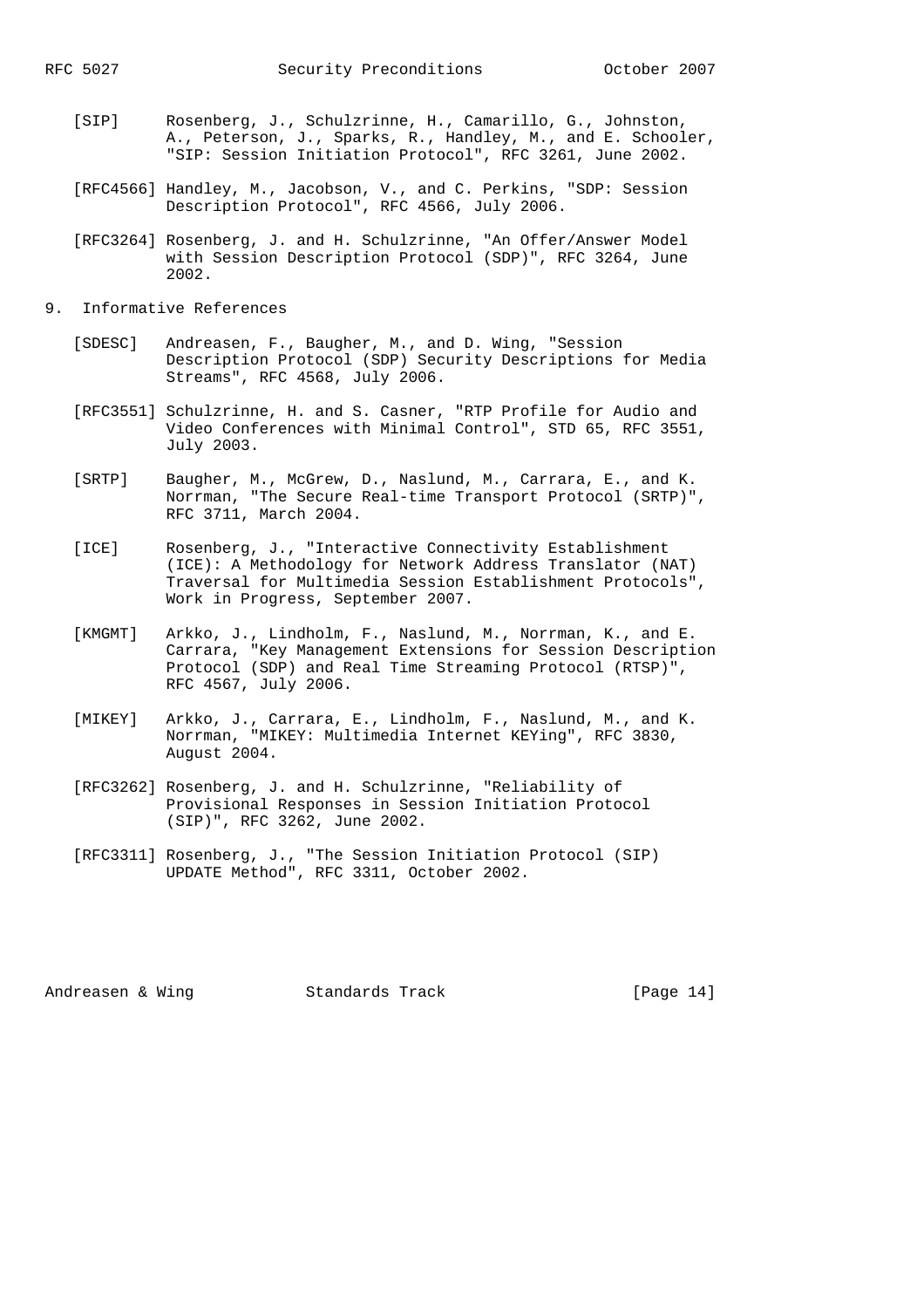- [HERFP] Mahy, R., "A Solution to the Heterogeneous Error Response Forking Problem (HERFP) in the Session Initiation Protocol (SIP)", Work in Progress, March 2006.
- [SDPCN] Andreasen, F., "SDP Capability Negotiation", Work in Progress, July 2007.

Authors' Addresses

 Flemming Andreasen Cisco Systems, Inc. 499 Thornall Street, 8th Floor Edison, New Jersey 08837 USA

EMail: fandreas@cisco.com

 Dan Wing Cisco Systems, Inc. 170 West Tasman Drive San Jose, CA 95134 USA

EMail: dwing@cisco.com

Andreasen & Wing Standards Track [Page 15]